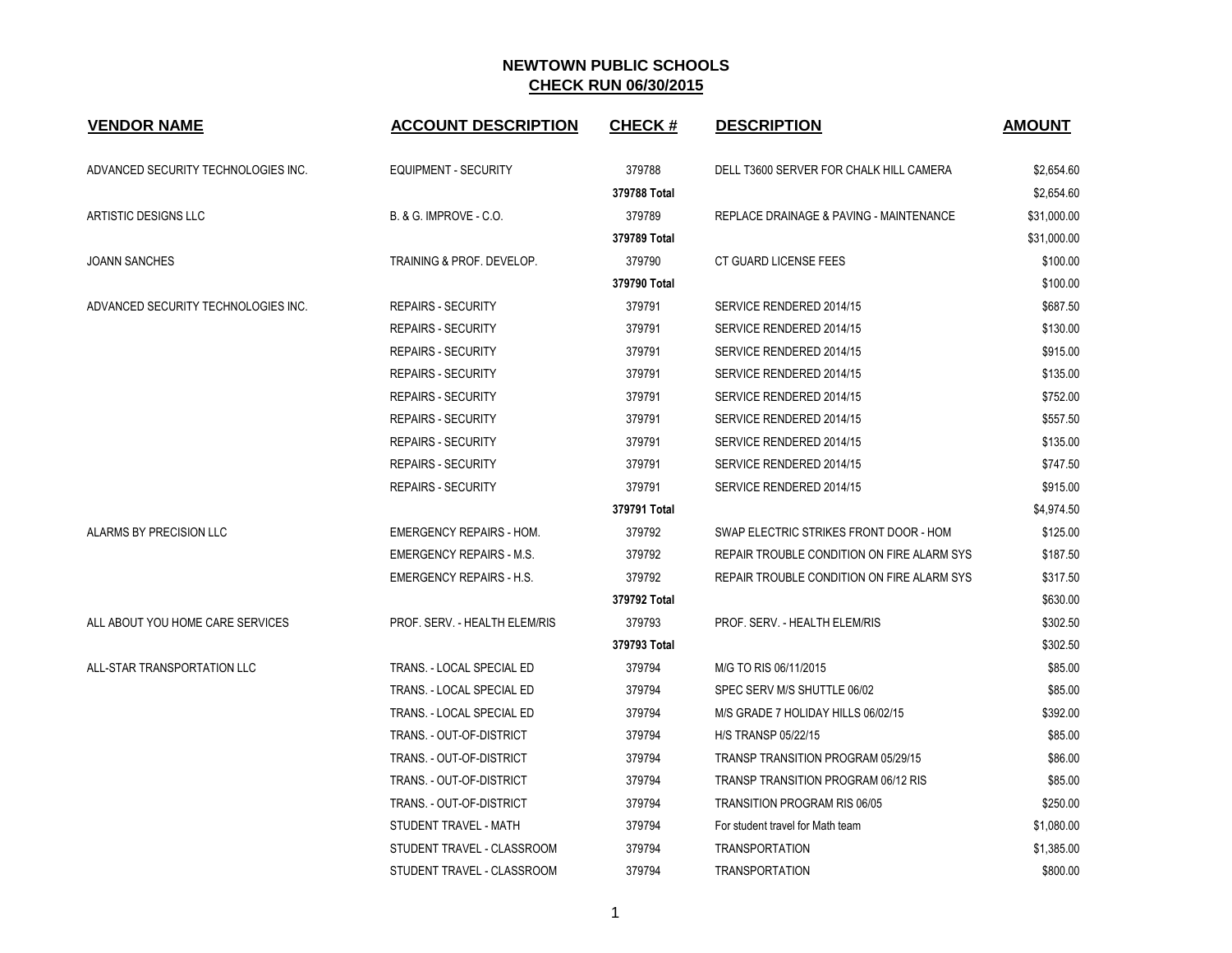| <b>VENDOR NAME</b>            | <b>ACCOUNT DESCRIPTION</b>       | <b>CHECK#</b> | <b>DESCRIPTION</b>                                   | <b>AMOUNT</b> |
|-------------------------------|----------------------------------|---------------|------------------------------------------------------|---------------|
| ALL-STAR TRANSPORTATION LLC   | STUDENT TRAVEL - CLASSROOM       | 379794        | 2 buses to take 4th graders to Treadwell             | \$170.00      |
|                               |                                  | 379794 Total  |                                                      | \$4,503.00    |
| AMAZON                        | SUPPLIES - LIBRARY               | 379795        | Samsung 850 EVO 250GB 2.5-Inch SATA III Internal SSD | \$239.98      |
|                               | <b>INSTR. SUPPLIES - SCIENCE</b> | 379795        | STUDENT BOOK AWARDS SCIENCE                          | \$31.84       |
|                               | INSTR. SUPPLIES - SCIENCE        | 379795        | STUDENT BOOK AWARDS SCIENCE                          | \$52.95       |
|                               | INSTR. SUPPLIES - SCIENCE        | 379795        | STUDENT BOOK AWARDS SCIENCE                          | \$19.95       |
|                               | INSTR. SUPPLIES - SCIENCE        | 379795        | STUDENT BOOK AWARDS SCIENCE                          | \$250.96      |
|                               | INSTR. SUPPLIES - SCIENCE        | 379795        | STUDENT BOOK AWARDS SCIENCE                          | \$11.46       |
|                               | <b>INSTR. SUPPLIES - SCIENCE</b> | 379795        | STUDENT BOOK AWARDS SCIENCE                          | \$29.97       |
|                               | INSTR. SUPPLIES - SCIENCE        | 379795        | STUDENT BOOK AWARDS SCIENCE                          | \$4.14        |
|                               | INSTR. SUPPLIES - SCIENCE        | 379795        | STUDENT BOOK AWARDS SCIENCE                          | \$83.98       |
|                               | INSTR. SUPPLIES - SCIENCE        | 379795        | STUDENT BOOK AWARDS SCIENCE                          | \$14.21       |
|                               | <b>INSTR. SUPPLIES - ENGLISH</b> | 379795        | 2015 ENGLISH STUDENT BOOK AWARDS                     | \$172.76      |
|                               | INSTR. SUPPLIES - ENGLISH        | 379795        | 2015 ENGLISH STUDENT BOOK AWARDS                     | \$69.24       |
|                               | INSTR. SUPPLIES - SCIENCE        | 379795        | 9781930882744 CARBON LAB NOTEBOOKS                   | \$221.00      |
|                               | INSTR. SUPPLIES - SCIENCE        | 379795        | 9781930882744 CARBON LAB NOTEBOOKS                   | \$323.00      |
|                               | INSTR. SUPPLIES - SCIENCE        | 379795        | 9781930882744 CARBON LAB NOTEBOOKS                   | \$357.00      |
|                               | <b>TEXTBOOKS - SCIENCE</b>       | 379795        | ENVIRONMENTAL SCIENCE FOR AP                         | \$139.07      |
|                               | <b>INSTR. SUPPLIES - ART</b>     | 379795        | ULTRA PORTABLE HARD DRIVE                            | \$59.00       |
|                               | <b>INSTR. SUPPLIES - ART</b>     | 379795        | NB-11L BATTERY                                       | \$32.95       |
|                               | INSTR. SUPPLIES - WORLD LANG.    | 379795        | DVD WHICH WAY HOME                                   | \$15.95       |
|                               | INSTR. SUPPLIES - WORLD LANG.    | 379795        | DVD LIKE WATER FOR CHOCOLATE                         | \$5.47        |
|                               | INSTR. SUPPLIES - WORLD LANG.    | 379795        | IN FULL VIEW LARGE WALL CALENDAR YEARLY 15/16        | \$15.98       |
|                               |                                  | 379795 Total  |                                                      | \$2,150.86    |
| AMERICAN RED CROSS            | STAFF TRAIN. - HEALTH ADMIN.     | 379796        | CPR/FIRST AID TRAINING 2014/15                       | \$65.00       |
|                               | STAFF TRAIN. - HEALTH ADMIN.     | 379796        | CPR/FIRST AID TRAINING 2014/15                       | \$342.00      |
|                               |                                  | 379796 Total  |                                                      | \$407.00      |
| ARROWHEAD GUITARS             | <b>INSTR. SUPPLIES - MUSIC</b>   | 379797        | SPEAKER CABLES                                       | \$35.00       |
|                               |                                  | 379797 Total  |                                                      | \$35.00       |
| AUDIO VIDEO TECHNOLOGIES INC. | CONTRACTED SERV. - INFO. TECH.   | 379798        | Installation of Projectors in B7 and B9              | \$1,950.00    |
|                               |                                  | 379798 Total  |                                                      | \$1,950.00    |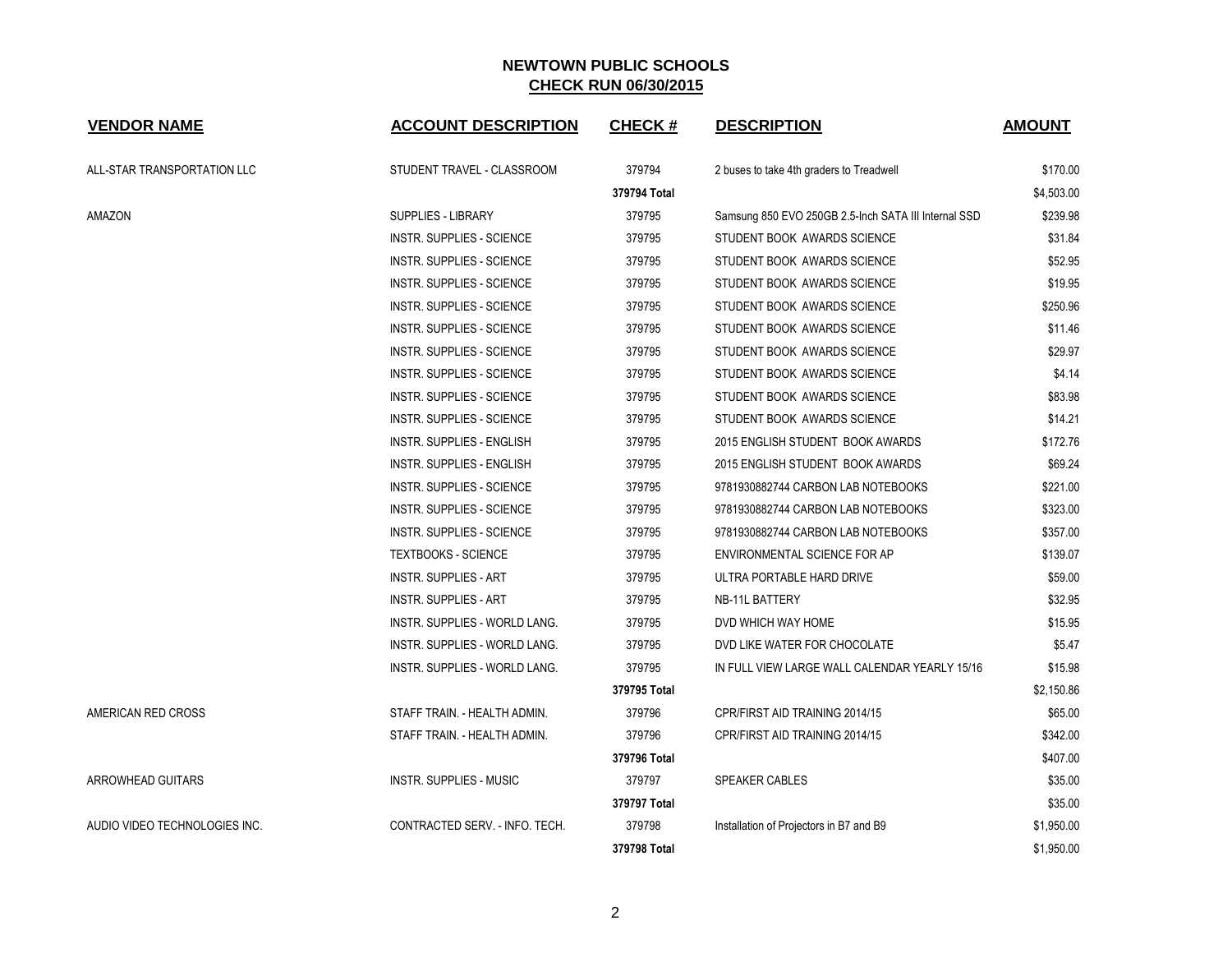| <b>VENDOR NAME</b>                   | <b>ACCOUNT DESCRIPTION</b>          | <b>CHECK#</b> | <b>DESCRIPTION</b>                                     | <b>AMOUNT</b> |
|--------------------------------------|-------------------------------------|---------------|--------------------------------------------------------|---------------|
| AUTO HOME COMMERCIAL                 | <b>B&amp;G CONTRACTED SERV.</b>     | 379799        | REPLACE INTERCOM PHONE / WIRING - MG                   | \$865.72      |
|                                      | <b>B&amp;G CONTRACTED SERV.</b>     | 379799        | INSTALL NEW INTERCOM POWER SUPPLY                      | \$897.14      |
|                                      | <b>B&amp;G CONTRACTED SERV.</b>     | 379799        | REPLACE CLOCK IN B247 - NHS                            | \$290.06      |
|                                      |                                     | 379799 Total  |                                                        | \$2,052.92    |
| <b>BAGEL DELIGHT</b>                 | <b>INSTR. SUPPLIES - CLASSROOM</b>  | 379800        | END OF THE YEAR AND PLC DAY                            | \$244.95      |
|                                      |                                     | 379800 Total  |                                                        | \$244.95      |
| BARNES & NOBLE INC.                  | <b>INSTR. SUPPLIES - SCIENCE</b>    | 379801        | ANATOMY 2015 STUDENT BOOK AWARDS                       | \$93.32       |
|                                      |                                     | 379801 Total  |                                                        | \$93.32       |
| BEHAVIORAL CONSULTING ASSOCIATES LLC | PROF. SERV. - PSYCH/MED. EVAL.      | 379802        | ADDITIONAL BCBA SERVICE 5/18 - 6/17/15                 | \$2,940.00    |
|                                      |                                     | 379802 Total  |                                                        | \$2,940.00    |
| BLUE LABEL POWER INC.                | REPAIRS - INFO. TECH.               | 379803        | Batteries, adapters and lamps for laptops, projectors  | \$458.00      |
|                                      |                                     | 379803 Total  |                                                        | \$458.00      |
| THE BOOKSOURCE                       | <b>TEXTBOOKS - ENGLISH</b>          | 379804        | Assorted book titles per attached list. FREE SHIPPING  | \$1,644.45    |
|                                      |                                     | 379804 Total  |                                                        | \$1,644.45    |
| GINA BRADBURY P.T.                   | STAFF TRAVEL - PUPIL SERV.          | 379805        | TRAVEL JUNE 2015                                       | \$60.26       |
|                                      |                                     | 379805 Total  |                                                        | \$60.26       |
| BROOK FARM METALWORKS INC.           | B. & G. IMPROVE - HAW.              | 379806        | FABRICATE / INSTALL LOWER LEVEL WIN                    | \$5,000.00    |
|                                      |                                     | 379806 Total  |                                                        | \$5,000.00    |
| <b>BUG BUSTER INC.</b>               | <b>B&amp;G CONTRACTED SERV.</b>     | 379807        | MOUSE INFESTATION IN LIBRARY - RIS                     | \$150.00      |
|                                      | <b>B&amp;G CONTRACTED SERV.</b>     | 379807        | MONTHLY PEST CONTROL - ALL SCHOOLS (JUNE)              | \$79.44       |
|                                      | <b>B&amp;G CONTRACTED SERV.</b>     | 379807        | MONTHLY PEST CONTROL - ALL SCHOOLS (JUNE)              | \$80.81       |
|                                      | <b>B&amp;G CONTRACTED SERV.</b>     | 379807        | MONTHLY PEST CONTROL - ALL SCHOOLS (JUNE)              | \$80.81       |
|                                      | <b>B&amp;G CONTRACTED SERV.</b>     | 379807        | MONTHLY PEST CONTROL - ALL SCHOOLS (JUNE)              | \$79.44       |
|                                      | <b>B&amp;G CONTRACTED SERV.</b>     | 379807        | MONTHLY PEST CONTROL - ALL SCHOOLS (JUNE)              | \$81.71       |
|                                      | <b>B&amp;G CONTRACTED SERV.</b>     | 379807        | MONTHLY PEST CONTROL - ALL SCHOOLS (JUNE)              | \$81.71       |
|                                      | <b>B&amp;G CONTRACTED SERV.</b>     | 379807        | MONTHLY PEST CONTROL - ALL SCHOOLS (JUNE)              | \$87.99       |
|                                      |                                     | 379807 Total  |                                                        | \$721.91      |
| C-CO TECHNOLOGY INC.                 | CONTRACTED SERV. - INFO. TECH.      | 379808        | Wiring, cables, wire molding, - to IDF Various schools | \$1,500.00    |
|                                      | B. & G. IMPROVE - RIS.              | 379808        | CABLING WORK FOR ALERTON UPGRADE PROJECT               | \$1,360.00    |
|                                      |                                     | 379808 Total  |                                                        | \$2,860.00    |
| <b>TOM CARAPEZZA</b>                 | <b>B&amp;G SUPPLIES - CUSTODIAL</b> | 379809        | SHOES (50059)                                          | \$100.00      |
|                                      |                                     | 379809 Total  |                                                        | \$100.00      |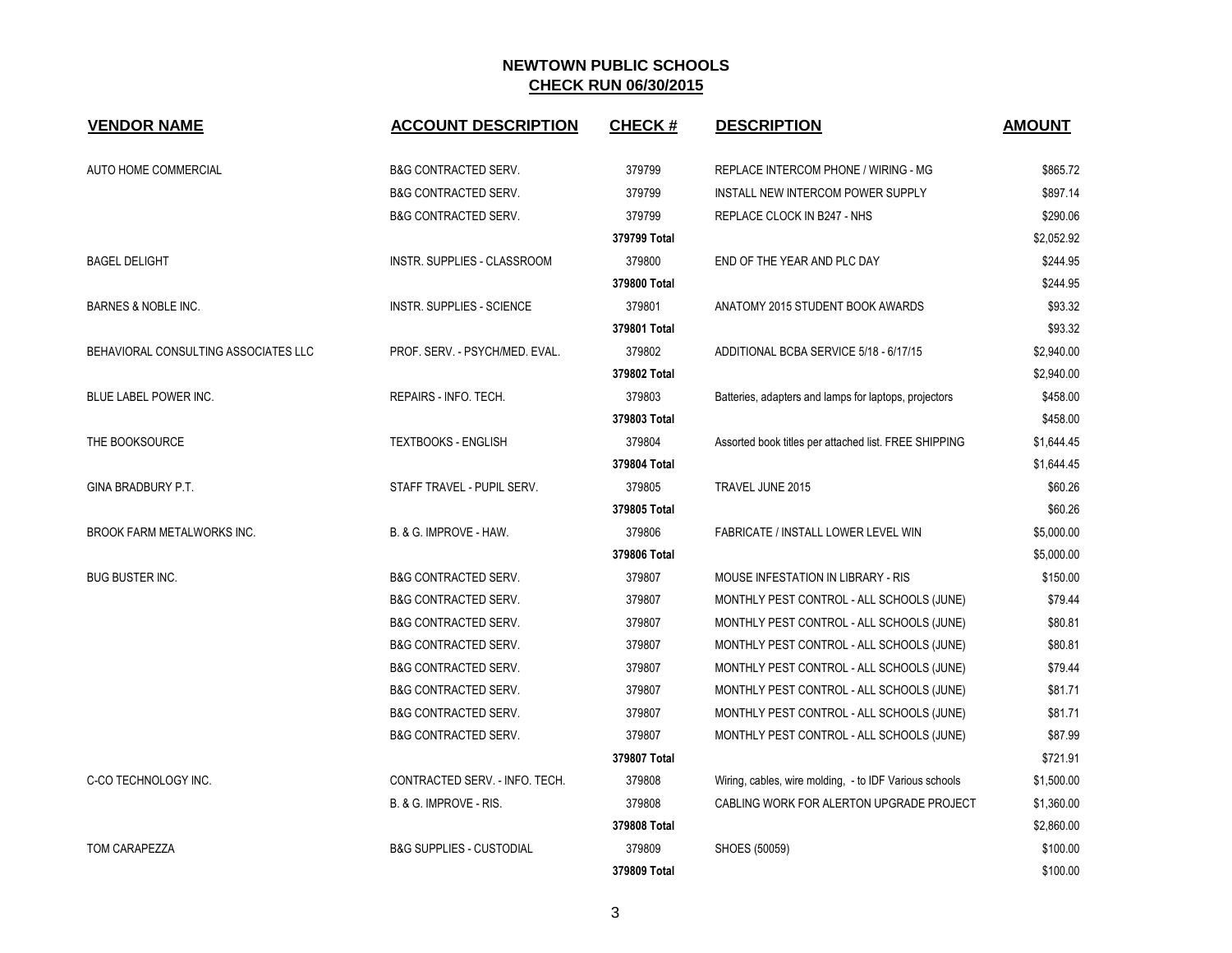| <b>VENDOR NAME</b>                       | <b>ACCOUNT DESCRIPTION</b>      | <b>CHECK#</b> | <b>DESCRIPTION</b>                                   | <b>AMOUNT</b> |
|------------------------------------------|---------------------------------|---------------|------------------------------------------------------|---------------|
|                                          |                                 |               |                                                      |               |
| CBS LLC                                  | CONTRACTED SERV. - ENGLISH      | 379810        | NEC-NP600 BULB                                       | \$197.59      |
|                                          | CONTRACTED SERV. - ENGLISH      | 379810        | NEC-VT700 BULB                                       | \$215.64      |
|                                          | CONTRACTED SERV. - ENGLISH      | 379810        | NEC-VT800 BULB                                       | \$215.64      |
|                                          | CONTRACTED SERV. - ENGLISH      | 379810        | EPSON-580 SST BULB                                   | \$202.39      |
|                                          | CONTRACTED SERV. - ENGLISH      | 379810        | NEC-NP500 BULB                                       | \$197.59      |
|                                          | CONTRACTED SERV. - ENGLISH      | 379810        | <b>SHIPPING</b>                                      | \$20.00       |
|                                          | REPAIRS - INFO. TECH.           | 379810        | Epson PL570 XGA Projector                            | \$999.00      |
|                                          | REPAIRS - INFO. TECH.           | 379810        | Installation of projector, wall plates and wires     | \$580.00      |
|                                          |                                 | 379810 Total  |                                                      | \$2,627.85    |
| <b>CENGAGE LEARNING</b>                  | <b>SUPPLIES - LIBRARY</b>       | 379811        | Gale Cengage Book *see attached*                     | \$60.02       |
|                                          | SUPPLIES - LIBRARY              | 379811        | Gale Cengage Book *see attached*                     | \$34.58       |
|                                          | SUPPLIES - LIBRARY              | 379811        | Gale Cengage Book *see attached*                     | \$157.30      |
|                                          |                                 | 379811 Total  |                                                      | \$251.90      |
| CHARTWELLS (BOE)                         | STAFF TRAIN. - SUPER.           | 379812        | LUNCH BOE 06/12/15                                   | \$612.63      |
|                                          | OFF. SUPPLIES - ADMIN.          | 379812        | For professional development refreshments            | \$26.00       |
|                                          |                                 | 379812 Total  |                                                      | \$638.63      |
| CONNECTICUT TRANSPORTATION SOLUTIONS LLC | TRANS. - OUT-OF-DISTRICT        | 379813        | TRANSPORT TO FROM ARC BRIDGE 2014/15                 | \$1,869.00    |
|                                          |                                 | 379813 Total  |                                                      | \$1,869.00    |
| <b>JOHN CORCORAN</b>                     | TRAINING & PROF. DEVELOP.       | 379814        | CT GUARD CARD LICENSING FEE                          | \$179.75      |
|                                          |                                 | 379814 Total  |                                                      | \$179.75      |
| <b>KRISTINE COTTON</b>                   | <b>TUTORS - HOMEBOUND</b>       | 379815        | <b>TUTORS - HOMEBOUND</b>                            | \$84.00       |
|                                          |                                 | 379815 Total  |                                                      | \$84.00       |
| <b>CROWN TROPHY</b>                      | CONTRACTED SERV. - CLASSRM      | 379816        | For engraving/updating of plaques.                   | \$25.00       |
|                                          |                                 | 379816 Total  |                                                      | \$25.00       |
| CUTTING EDGE HOME SERVICES LLC           | <b>B&amp;G CONTRACTED SERV.</b> | 379817        | <b>GRASS CUTTING (JUN) - RIS</b>                     | \$270.00      |
|                                          |                                 | 379817 Total  |                                                      | \$270.00      |
| NATHALIE DE BRANTES                      | OFF. SUPPLIES - ADMIN.          | 379818        | <b>FACULTY MEETING</b>                               | \$255.24      |
|                                          |                                 | 379818 Total  |                                                      | \$255.24      |
| DELL MARKETING L.P.                      | EQUIPMENT - INFO. TECH.         | 379819        | Optiples 3020 SFF, i5-4590 Quad Core, 8gb, 500 GB    | \$2,400.00    |
|                                          | EQUIPMENT - INFO. TECH.         | 379819        | Optiples 3020 SFF, i5-4590 Quad Core, 8gb, 500 GB    | \$28,800.48   |
|                                          | EQUIPMENT - INFO. TECH.         | 379819        | Dell Latitude 14 5000 Series i5 4GB, 500 GB          | \$850.00      |
|                                          | EQUIPMENT - INFO. TECH.         | 379819        | Dell E-Port 130W simple port replicator for Latitude | \$100.00      |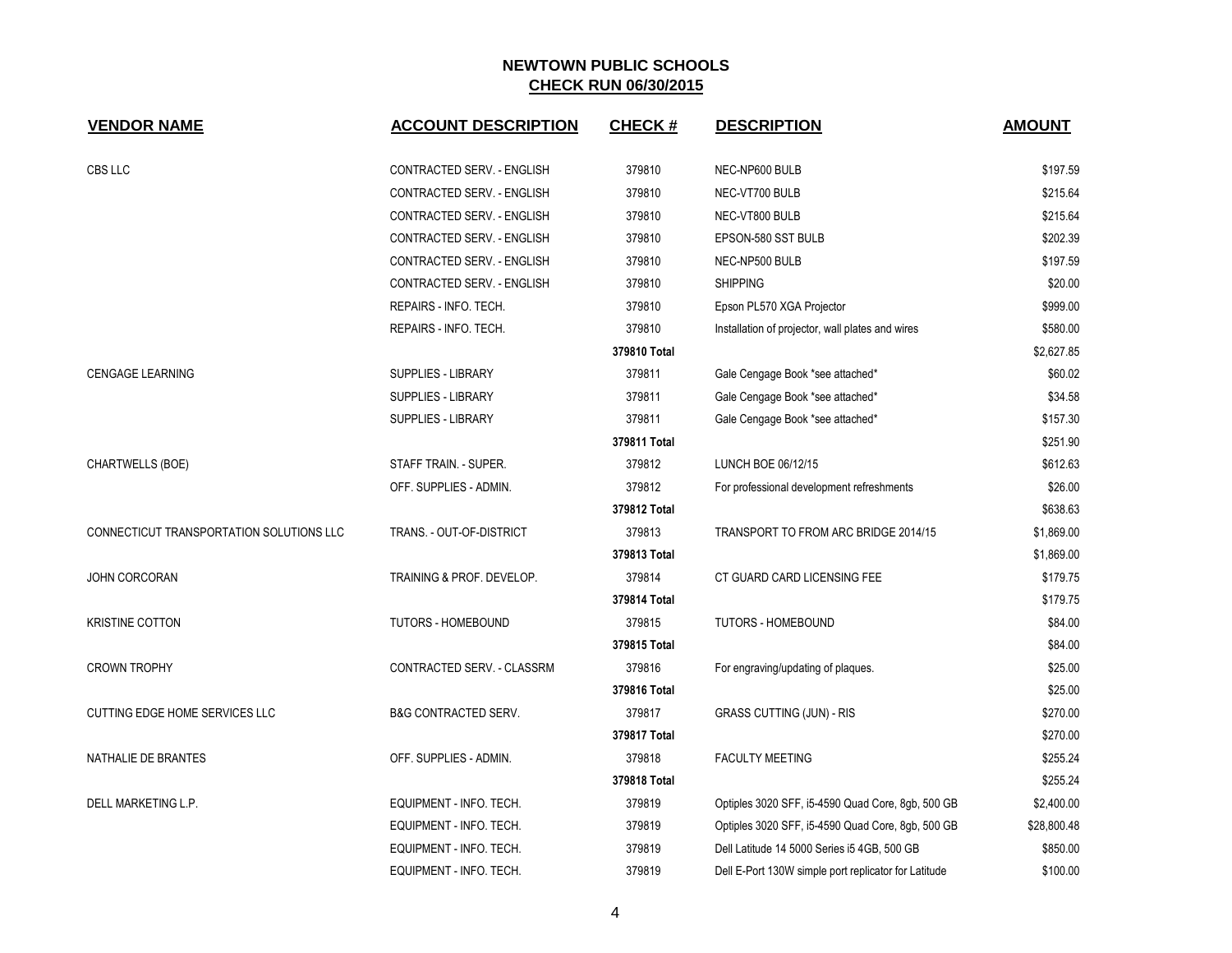| <b>VENDOR NAME</b>                 | <b>ACCOUNT DESCRIPTION</b>              | <b>CHECK#</b> | <b>DESCRIPTION</b>                                | <b>AMOUNT</b> |
|------------------------------------|-----------------------------------------|---------------|---------------------------------------------------|---------------|
| DELL MARKETING L.P.                | EQUIPMENT - INFO. TECH.                 | 379819        | Dell Optiplex SFF it 4590 3.30GHz, 8GB and 500 GB | \$2,400.00    |
|                                    |                                         | 379819 Total  |                                                   | \$34,550.48   |
| DR. RITA M. DOHERTY                | PROF. SERV. - PSYCH/MED. EVAL.          | 379820        | PROF. SERV. - PSYCH/MED. EVAL.                    | \$1,350.00    |
|                                    |                                         | 379820 Total  |                                                   | \$1,350.00    |
| <b>DVFLORA</b>                     | OFF. SUPPLIES - ADMIN.                  | 379821        | PLANTS FOR GRADUATION                             | \$299.87      |
|                                    |                                         | 379821 Total  |                                                   | \$299.87      |
| <b>EAGLE FENCE &amp; GUARDRAIL</b> | B. & G. IMPROVE - H.S.                  | 379822        | INSTALL DOUBLE SWING ARCH GATE                    | \$16,500.00   |
|                                    | <b>B. &amp; G. IMPROVE - M.G.</b>       | 379822        | INSTALL DOUBLE SWING ARCH GATE                    | \$14,000.00   |
|                                    | B. & G. IMPROVE - HOM.                  | 379822        | INSTALL DOUBLE SWING ARCH GATE                    | \$7,250.00    |
|                                    | <b>B. &amp; G. IMPROVE - M.S.</b>       | 379822        | INSTALL DOUBLE SWING WIDE GATE                    | \$20,250.00   |
|                                    | B. & G. IMPROVE - HAW.                  | 379822        | INSTALL DOUBLE SWING ARCH GATE                    | \$8,500.00    |
|                                    | B. & G. IMPROVE - M.S.                  | 379822        | INSTALL 2ND DOUBLE SWING ARCH GATE                | \$22,500.00   |
|                                    |                                         | 379822 Total  |                                                   | \$89,000.00   |
| <b>EASTERN WATER SOLUTIONS</b>     | <b>B&amp;G CONTRACTED SERV.</b>         | 379823        | CERTIFIED WATER OPERATOR (7/1/14-6/30/15)         | \$2,120.25    |
|                                    | <b>B&amp;G CONTRACTED SERV.</b>         | 379823        | CERTIFIED WATER OPERATOR (7/1/14-6/30/15)         | \$2,120.25    |
|                                    |                                         | 379823 Total  |                                                   | \$4,240.50    |
| ENTRE COMPUTER CENTER              | EQUIPMENT - INFO. TECH.                 | 379824        | Lenovo LT2252P, 22W LCD Black                     | \$5,096.00    |
|                                    |                                         | 379824 Total  |                                                   | \$5,096.00    |
| <b>EVERSOURCE</b>                  | ELECTRICITY - H.                        | 379825        | ELEC 51084633023 31,360. KWH                      | \$6,072.73    |
|                                    | ELECTRICITY - S.H.                      | 379825        | ELEC 51934736059 64800.KWH                        | \$9,581.24    |
|                                    | ELECTRICITY - M.G.                      | 379825        | ELEC 51171733009 27,040. KWH                      | \$5,084.60    |
|                                    | ELECTRICITY - HOM.                      | 379825        | ELEC 51844633024 49536. KWH                       | \$9,357.76    |
|                                    | ELECTRICITY - RIS.                      | 379825        | ELEC 51984466011 LOAN                             | \$757.84      |
|                                    | ELECTRICITY - H.S.                      | 379825        | ELEC 51223253097 20. KWH                          | \$46.42       |
|                                    | ELECTRICITY - H.S.                      | 379825        | ELEC 51318375011 647. KWH                         | \$167.80      |
|                                    | ELECTRICITY - H.S.                      | 379825        | ELEC 51356633040 240. KWH                         | \$406.84      |
|                                    |                                         | 379825 Total  |                                                   | \$31,475.23   |
| <b>EVERSOURCE</b>                  | <b>PROPANE &amp; NATURAL GAS - RIS.</b> | 379826        | <b>GAS 202 CCF</b>                                | \$213.76      |
|                                    | <b>PROPANE &amp; NATURAL GAS - M.S.</b> | 379826        | <b>GAS 224 CCF</b>                                | \$232.10      |
|                                    | <b>PROPANE &amp; NATURAL GAS - H.S.</b> | 379826        | <b>GAS 190. CCF</b>                               | \$237.32      |
|                                    |                                         | 379826 Total  |                                                   | \$683.18      |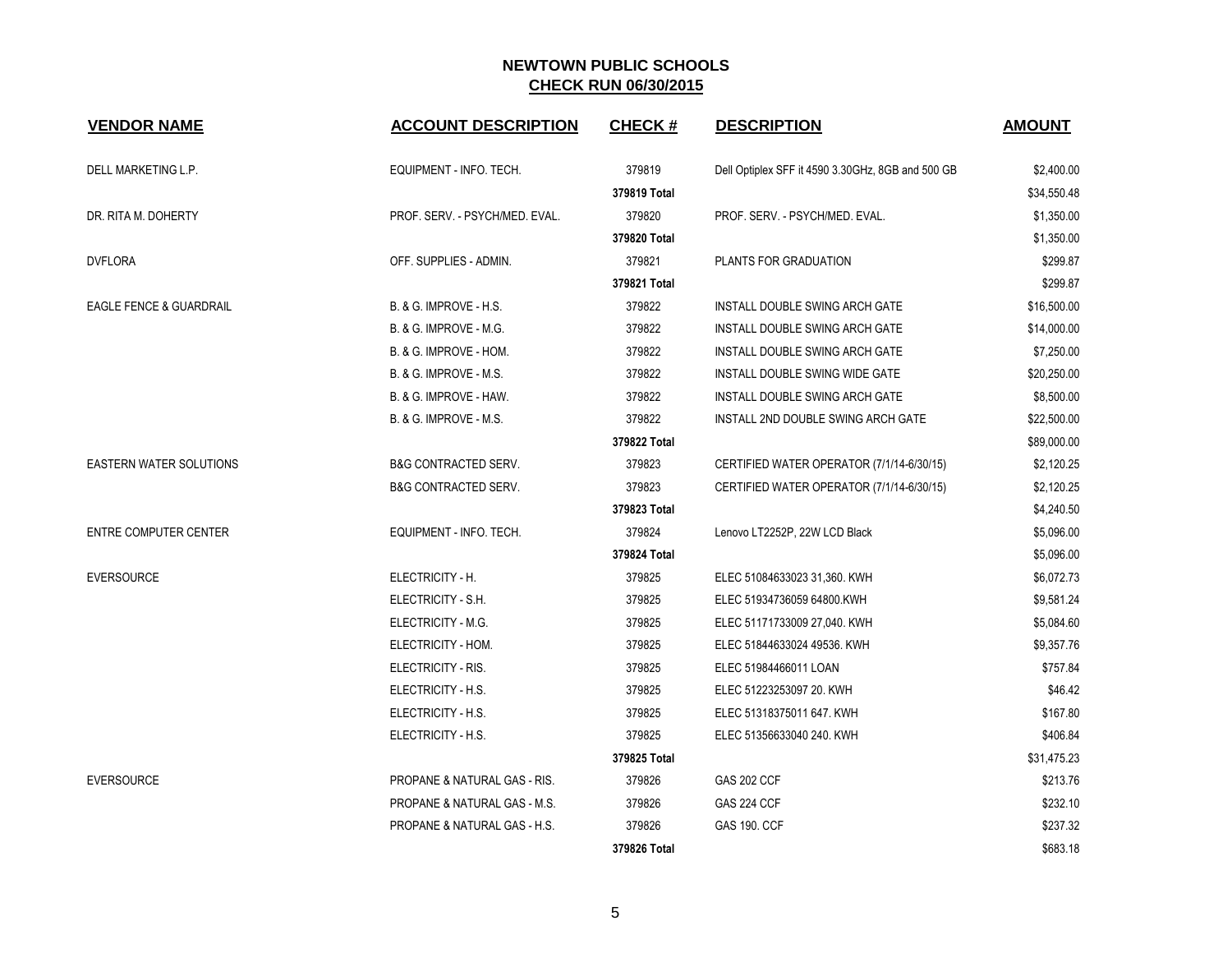| <b>VENDOR NAME</b>                | <b>ACCOUNT DESCRIPTION</b>      | <b>CHECK#</b> | <b>DESCRIPTION</b>                                 | <b>AMOUNT</b> |
|-----------------------------------|---------------------------------|---------------|----------------------------------------------------|---------------|
| <b>EXCEL TUTORING LLC</b>         | <b>TUTORS - HOMEBOUND</b>       | 379827        | TUTORS - HOMEBOUND                                 | \$10,386.25   |
|                                   |                                 | 379827 Total  |                                                    | \$10,386.25   |
| F & M ELECTRICAL SUPPLY CO, INC.  | <b>EMERGENCY REPAIRS - H.S.</b> | 379828        | ELECTRICAL REPAIRS - NHS                           | \$83.15       |
|                                   |                                 | 379828 Total  |                                                    | \$83.15       |
| FOLLETT SCHOOL SOLUTIONS INC.     | SUPPLIES - LIBRARY              | 379829        | Fic/Non Fic Books.                                 | \$863.34      |
|                                   | SUPPLIES - LIBRARY              | 379829        | E books and digital. Please see attached for both. | \$75.88       |
|                                   | <b>SUPPLIES - LIBRARY</b>       | 379829        | Cataloging/Processing books. NO SHIPPING.          | \$55.20       |
|                                   |                                 | 379829 Total  |                                                    | \$994.42      |
| <b>FRONTIER</b>                   | <b>TELEPHONE &amp; CABLE</b>    | 379830        | <b>SERVICES 2014/15</b>                            | \$105.48      |
|                                   |                                 | 379830 Total  |                                                    | \$105.48      |
| FULL COMPASS SYSTEMS LTD          | <b>INSTR. SUPPLIES - MUSIC</b>  | 379831        | MIC TELE-BOOM- HEAVY                               | \$126.30      |
|                                   | <b>INSTR. SUPPLIES - MUSIC</b>  | 379831        | SWIVEL ADAPTER/HANDHELD TRANSMITTER                | \$34.45       |
|                                   | <b>INSTR. SUPPLIES - MUSIC</b>  | 379831        | <b>SHIPPING</b>                                    | \$15.00       |
|                                   |                                 | 379831 Total  |                                                    | \$175.75      |
| <b>CARLEN GAINES</b>              | STAFF TRAVEL - INFO. TECH.      | 379832        | TRAVEL JAN - JUNE 2015                             | \$55.55       |
|                                   | STAFF TRAVEL - INFO. TECH.      | 379832        | TRAVEL TO GOOGLE SUMMIT                            | \$53.02       |
|                                   | OFF. SUPPLIES - INFO. TECH.     | 379832        | <b>LUNCH</b>                                       | \$55.03       |
|                                   |                                 | 379832 Total  |                                                    | \$163.60      |
| CHRISTOPHER J. GEISSLER           | STAFF TRAIN. - ADMIN.           | 379833        | <b>MAIL REIMB</b>                                  | \$10.25       |
|                                   | STAFF TRAIN. - CLASSROOM        | 379833        | <b>INST. SUPPLIES</b>                              | \$180.06      |
|                                   | STAFF TRAIN. - CLASSROOM        | 379833        | SUPPLIES FOR PROF. DEVELOPMENT                     | \$57.47       |
|                                   | INSTR. SUPPLIES - CLASSROOM     | 379833        | <b>INST. SUPPLIES</b>                              | \$9.25        |
|                                   |                                 | 379833 Total  |                                                    | \$257.03      |
| GOLDIE AND LIBRO MUSIC CENTER LLC | <b>INSTR. SUPPLIES - MUSIC</b>  | 379834        | <b>SUPPLIES</b>                                    | \$126.00      |
|                                   |                                 | 379834 Total  |                                                    | \$126.00      |
| CATHARINE GORALSKI                | STAFF TRAVEL - PUPIL SERV.      | 379835        | <b>TRAVEL</b>                                      | \$169.74      |
|                                   | STAFF TRAVEL - PUPIL SERV.      | 379835        | <b>TRAVEL</b>                                      | \$73.53       |
|                                   |                                 | 379835 Total  |                                                    | \$243.27      |
| GOVCONNECTION INC.                | TECH. SOFTWARE - INFO. TECH.    | 379836        | Cust. ETLA Creative Cloud ENT OG MLP               | \$9,205.50    |
|                                   | TECH. SOFTWARE - INFO. TECH.    | 379836        | Cust ETLA Acrobat Professional MLP Ed Adobe Etla   | \$1,391.00    |
|                                   | TECH. SOFTWARE - INFO. TECH.    | 379836        | Cust ETLA Photoshop Elements MLP Ed Adobe Etla     | \$642.00      |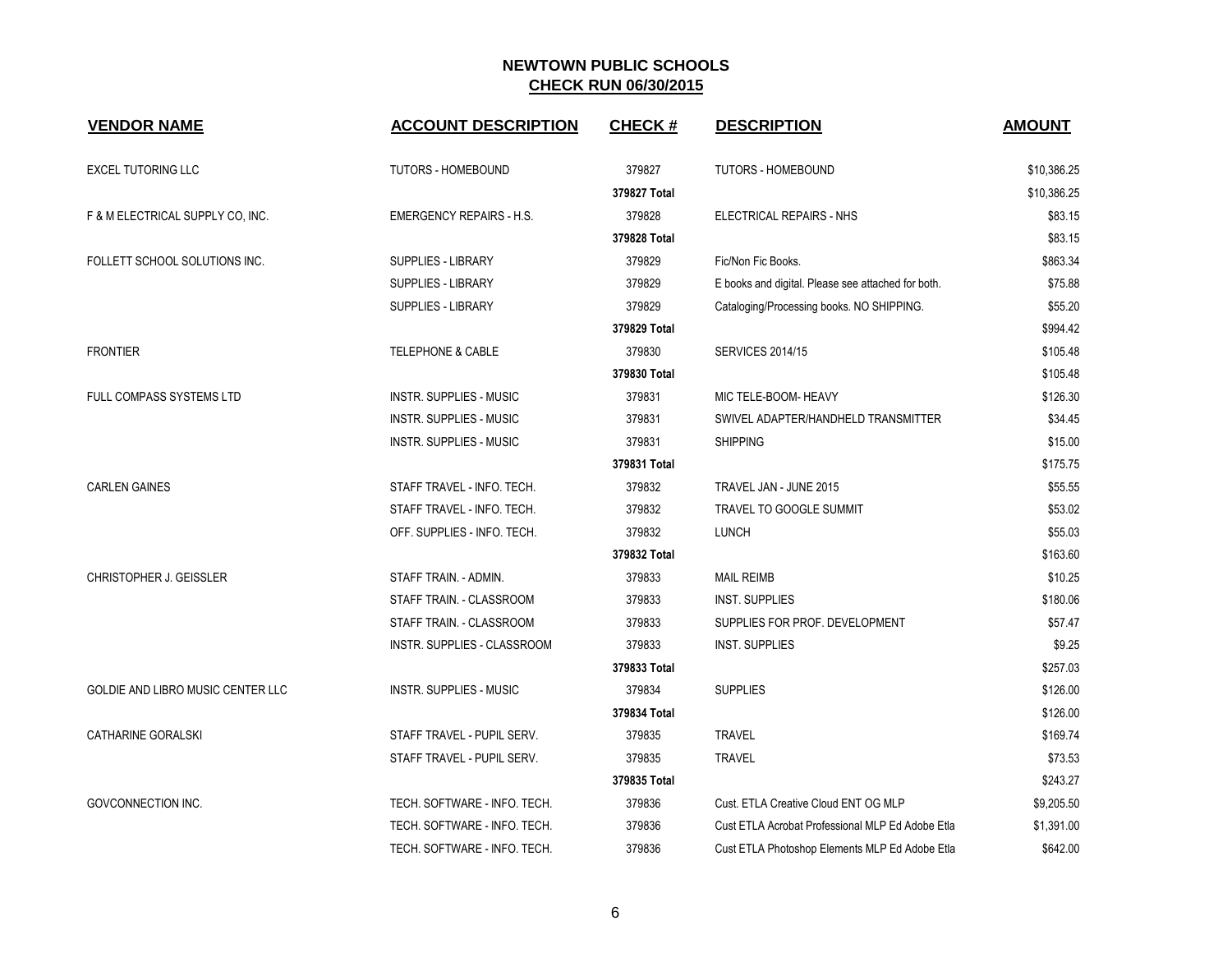| <b>VENDOR NAME</b>                     | <b>ACCOUNT DESCRIPTION</b>      | <b>CHECK#</b> | <b>DESCRIPTION</b>                                       | <b>AMOUNT</b> |
|----------------------------------------|---------------------------------|---------------|----------------------------------------------------------|---------------|
| <b>GOVCONNECTION INC.</b>              | TECH. SOFTWARE - INFO. TECH.    | 379836        | Cust ETLA Premiere Elements MLP - Adobe Etla             | \$1,391.00    |
|                                        |                                 | 379836 Total  |                                                          | \$12,629.50   |
| GOVCONNECTION, INC.                    | REPAIRS - INFO. TECH.           | 379837        | APC Replacement Battery Cartridge #43                    | \$323.00      |
|                                        |                                 | 379837 Total  |                                                          | \$323.00      |
| <b>JULIE G. HAGGARD</b>                | STAFF TRAVEL - PUPIL SERV.      | 379838        | TRAVEL JULY 2014                                         | \$43.79       |
|                                        | STAFF TRAVEL - PUPIL SERV.      | 379838        | TRAVEL AUG 2014                                          | \$14.62       |
|                                        | STAFF TRAVEL - PUPIL SERV.      | 379838        | TRAVEL SEPT 2014                                         | \$71.96       |
|                                        | STAFF TRAVEL - PUPIL SERV.      | 379838        | TRAVEL OCT 2014                                          | \$93.30       |
|                                        | STAFF TRAVEL - PUPIL SERV.      | 379838        | TRAVEL NOV 2014                                          | \$121.46      |
|                                        | STAFF TRAVEL - PUPIL SERV.      | 379838        | TRAVEL DEC 2014                                          | \$85.46       |
|                                        | STAFF TRAVEL - PUPIL SERV.      | 379838        | TRAVEL JAN 2015                                          | \$34.44       |
|                                        | STAFF TRAVEL - PUPIL SERV.      | 379838        | TRAVEL FEB 2015                                          | \$28.52       |
|                                        | STAFF TRAVEL - PUPIL SERV.      | 379838        | TRAVEL MARCH 2015                                        | \$220.80      |
|                                        | STAFF TRAVEL - PUPIL SERV.      | 379838        | <b>TRAVEL APRIL 2015</b>                                 | \$128.86      |
|                                        | STAFF TRAVEL - PUPIL SERV.      | 379838        | TRAVEL MAY 2015                                          | \$63.37       |
|                                        | STAFF TRAVEL - PUPIL SERV.      | 379838        | TRAVEL JUNE 2015                                         | \$30.82       |
|                                        |                                 | 379838 Total  |                                                          | \$937.40      |
| HOUGHTON MIFFLIN COMPANY               | TEXTBOOKS - CURR. DEVELOP.      | 379839        | Gr. 6 American History Beginnings to 1914 edition Online | \$4,100.00    |
|                                        |                                 | 379839 Total  |                                                          | \$4,100.00    |
| HUGH'S MECHANICAL EQUIPMENT LLC        | <b>EMERGENCY REPAIRS - RIS.</b> | 379840        | LOW TEMP ALARM ON UNDERGROUND STORAGE TANK               | \$776.50      |
|                                        |                                 | 379840 Total  |                                                          | \$776.50      |
| IMAGE ONE PRINTING & GRAPHICS INC.     | PRINTING - ADMIN.               | 379841        | Supplement to printing of Literary Magazine              | \$386.00      |
|                                        | CONTRACTED SERV. - CLASSRM      | 379841        | Literary magazine printing                               | \$1,000.00    |
|                                        | PRINTING - CLASSROOM            | 379841        | Printing of Literary Magazine                            | \$1,000.00    |
|                                        |                                 | 379841 Total  |                                                          | \$2,386.00    |
| THE INSTITUTE OF PROFESSIONAL PRACTICE | PROF. SERV. - PSYCH/MED. EVAL.  | 379842        | PROF. SERV. - PSYCH/MED. EVAL.                           | \$9,300.00    |
|                                        |                                 | 379842 Total  |                                                          | \$9,300.00    |
| <b>INTEGRITY PIANO SERVICE</b>         | <b>REPAIRS - MUSIC</b>          | 379843        | Piano tunings for Yamaha P22 #280094                     | \$532.00      |
|                                        |                                 | 379843 Total  |                                                          | \$532.00      |
| <b>IRENE'S FLOWER SHOP</b>             | CONTRACTED SERV. - CLASSRM      | 379844        | MOVING UP FEES                                           | \$99.96       |
|                                        | CONTRACTED SERV. - CLASSRM      | 379844        | <b>MOVING UP FEES</b>                                    | \$230.00      |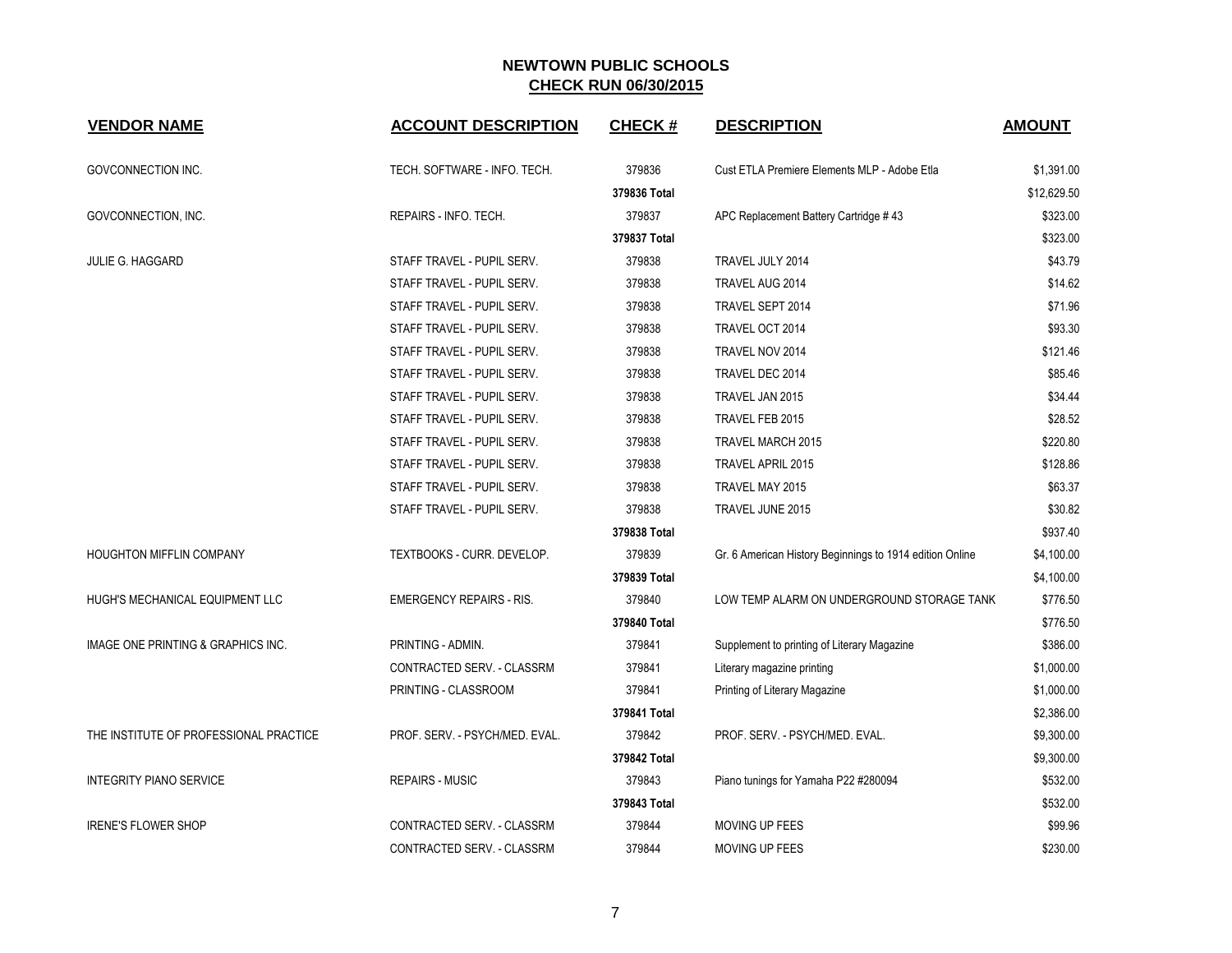| <b>VENDOR NAME</b>              | <b>ACCOUNT DESCRIPTION</b>        | <b>CHECK#</b> | <b>DESCRIPTION</b>                                    | <b>AMOUNT</b> |
|---------------------------------|-----------------------------------|---------------|-------------------------------------------------------|---------------|
| <b>IRENE'S FLOWER SHOP</b>      | CONTRACTED SERV. - CLASSRM        | 379844        | MOVING UP FEES                                        | \$59.99       |
|                                 |                                   | 379844 Total  |                                                       | \$389.95      |
| JAMES D. JENSEN                 | TRAINING & PROF. DEVELOP.         | 379845        | CT GUARD CARD LICENSING & FINGERPRINT FEES            | \$179.75      |
|                                 |                                   | 379845 Total  |                                                       | \$179.75      |
| <b>LISA JOHNS</b>               | STAFF TRAVEL - INFO. TECH.        | 379846        | TRAVEL JUNE 2015                                      | \$59.97       |
|                                 |                                   | 379846 Total  |                                                       | \$59.97       |
| <b>MICHAEL KAYLOR</b>           | TRAINING & PROF. DEVELOP.         | 379847        | CT GUARD CARD LICENSING & FINGERPRINT FEES            | \$179.75      |
|                                 |                                   | 379847 Total  |                                                       | \$179.75      |
| <b>SUSAN ANTHONY KLEIN</b>      | CONTRACTED SERV. - MUSIC          | 379848        | Piano accompanist for music concerts                  | \$525.00      |
|                                 |                                   | 379848 Total  |                                                       | \$525.00      |
| <b>LEARNING A-Z</b>             | <b>CONTRACTED SERV. - LIBRARY</b> | 379849        | Reading A-Z.com, Ref. #4527740, 1 class, 1 year       | \$94.95       |
|                                 | CONTRACTED SERV. - LIBRARY        | 379849        | Raz-Kids.com, 3 classrooms, 1 year,                   | \$284.85      |
|                                 |                                   | 379849 Total  |                                                       | \$379.80      |
| <b>LOADING DOCK CENTRAL LLC</b> | <b>B&amp;G CONTRACTED SERV.</b>   | 379850        | PREVENTIVE MAINT ON LOADING DOCK LEVELERS             | \$192.00      |
|                                 |                                   | 379850 Total  |                                                       | \$192.00      |
| THE MARKERBOARD PEOPLE          | INSTR. SUPPLIES - CLASSROOM       | 379851        | MTM-deluxe tip student dry erase markers.30pk         | \$273.00      |
|                                 |                                   | 379851 Total  |                                                       | \$273.00      |
| W.B. MASON., INC.               | OFF. SUPPLIES - BUS. SERV.        | 379852        | <b>SUPPLIES 2014/15</b>                               | \$136.37      |
|                                 | OFF. SUPPLIES - INFO. TECH.       | 379852        | Water and office supplies                             | (\$18.00)     |
|                                 | OFF. SUPPLIES - INFO. TECH.       | 379852        | Water and office supplies                             | \$125.91      |
|                                 | INSTR. SUPPLIES - CLASSROOM       | 379852        | Pacon Easel Pads PAC 3386-                            | \$148.50      |
|                                 | INSTR. SUPPLIES - CLASSROOM       | 379852        | ctns HVN410064 tissues-no shipping                    | (\$434.85)    |
|                                 | INSTR. SUPPLIES - CLASSROOM       | 379852        | ctns HVN410064 tissues-no shipping                    | \$434.85      |
|                                 | INSTR. SUPPLIES - CLASSROOM       | 379852        | ctns HVN410064 tissues-no shipping                    | \$434.85      |
|                                 | INSTR. SUPPLIES - CLASSROOM       | 379852        | Pendaflex file folders PFX04342                       | \$36.40       |
|                                 | <b>SUPPLIES - LIBRARY</b>         | 379852        | TONER CARTRIDGE- PUSH PINS- SCOTCH TAPE               | \$576.90      |
|                                 | INSTR. SUPPLIES - CLASSROOM       | 379852        | ctns WBM 1200 White copy paper-bid prices no shipping | \$1,815.75    |
|                                 | INSTR. SUPPLIES - CLASSROOM       | 379852        | ICEBERG Indestructible TOO 1200 Series Resin Table,   | \$900.00      |
|                                 | B&G SUPPLIES - ADMIN.             | 379852        | BOTTLED WATER - MAINTENANCE OFFICE                    | (\$36.00)     |
|                                 | <b>B&amp;G SUPPLIES - ADMIN.</b>  | 379852        | BOTTLED WATER - MAINTENANCE OFFICE                    | \$59.94       |
|                                 |                                   | 379852 Total  |                                                       | \$4,180.62    |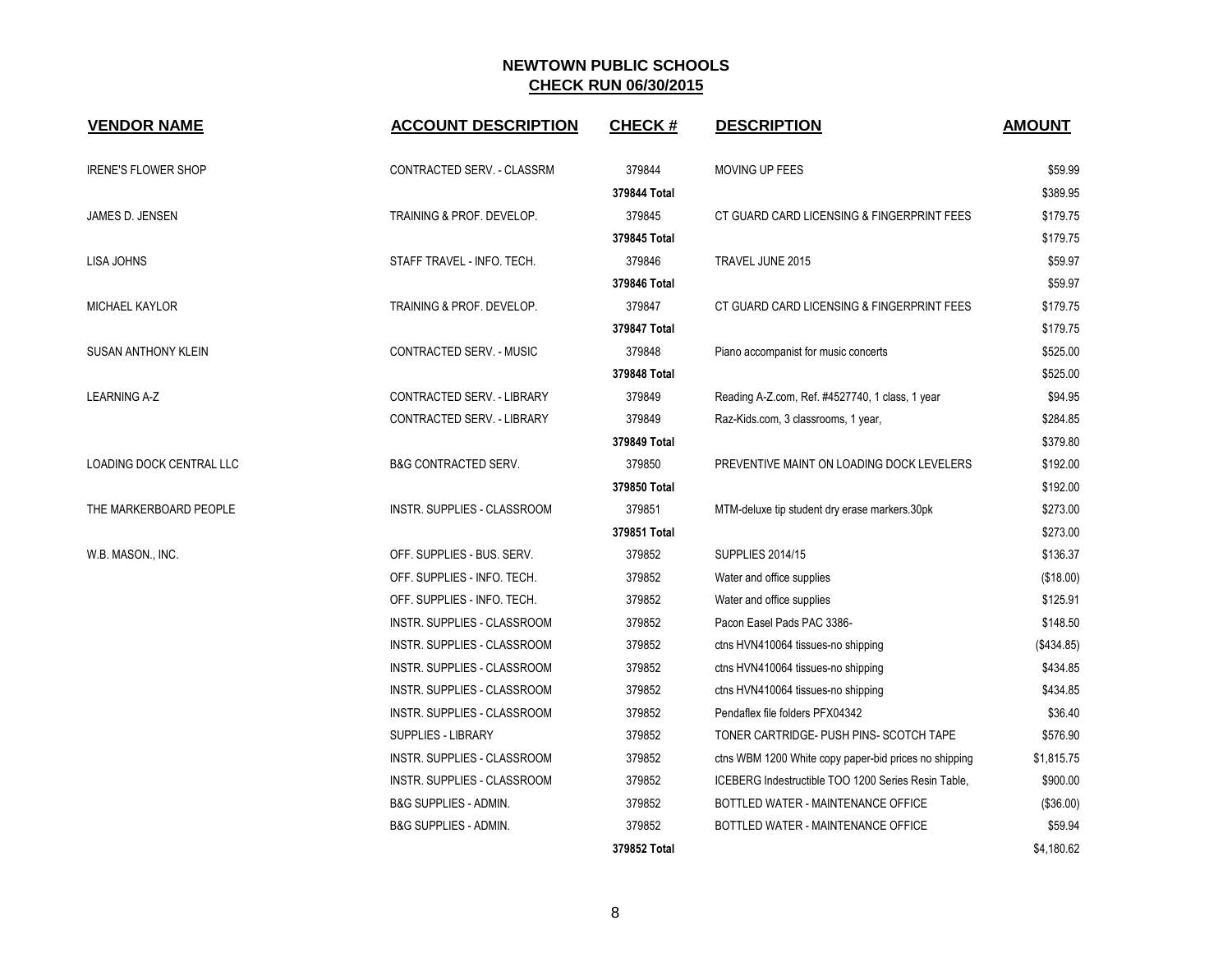| <b>VENDOR NAME</b>          | <b>ACCOUNT DESCRIPTION</b>           | <b>CHECK#</b> | <b>DESCRIPTION</b>                            | <b>AMOUNT</b> |
|-----------------------------|--------------------------------------|---------------|-----------------------------------------------|---------------|
| WILLIAM B. MEYER INC.       | <b>B&amp;G CONTRACTED SERV.</b>      | 379853        | MOVING SERVICES - HOM / NHS                   | \$400.00      |
|                             | <b>B&amp;G CONTRACTED SERV.</b>      | 379853        | MOVING SERVICES - HOM / NHS                   | \$349.50      |
|                             |                                      | 379853 Total  |                                               | \$749.50      |
| MOBILE MINI, INC.           | <b>EQUIP RENTAL - SPORTS</b>         | 379854        | RENTAL OF CONTAINERS                          | \$95.00       |
|                             | <b>EQUIP RENTAL - SPORTS</b>         | 379854        | RENTAL OF CONTAINERS                          | \$75.00       |
|                             | <b>EQUIP RENTAL - SPORTS</b>         | 379854        | <b>RENTAL OF CONTAINERS</b>                   | \$75.00       |
|                             |                                      | 379854 Total  |                                               | \$245.00      |
| E. A. MORSE & CO. INC.      | REPAIRS - CUSTODIAL                  | 379855        | <b>CUSTODIAL MACHINE REPAIRS - EXTRACTORS</b> | \$1,091.60    |
|                             | <b>REPAIRS - CUSTODIAL</b>           | 379855        | <b>CUSTODIAL MACHINE REPAIRS - EXTRACTORS</b> | \$651.70      |
|                             | <b>REPAIRS - CUSTODIAL</b>           | 379855        | CUSTODIAL MACHINE REPAIRS - EXTRACTORS        | \$1,555.80    |
|                             |                                      | 379855 Total  |                                               | \$3,299.10    |
| NEOPOST NORTHEAST DISTRICT  | OFF. SUPPLIES - ADMIN.               | 379856        | POSTAGE LABELS                                | \$51.00       |
|                             |                                      | 379856 Total  |                                               | \$51.00       |
| <b>NEWTOWN GRAPHICS</b>     | <b>INSTR. SUPPLIES - SCIENCE</b>     | 379857        | 2015 CT INNOVATIONS EXPO MATERIALS            | \$600.00      |
|                             |                                      | 379857 Total  |                                               | \$600.00      |
| NEWTOWN HIGH SCHOOL         | <b>VOCATIONAL PLACEMENT STIPENDS</b> | 379858        | <b>VOCATIONAL PLACEMENT STIPENDS</b>          | \$701.25      |
|                             |                                      | 379858 Total  |                                               | \$701.25      |
| NYA SPORTS & FITNESS CENTER | CONTRACTED SERV. - TRANSIT.          | 379859        | MEMBERSHIP DUES                               | \$175.00      |
|                             |                                      | 379859 Total  |                                               | \$175.00      |
| MARGARET O'CALLAGHAN        | STAFF TRAVEL - CLASSROOM             | 379860        | POST MEET REIMB 05/27 - 06/05/2015            | \$415.22      |
|                             |                                      | 379860 Total  |                                               | \$415.22      |
| JEREMY O'CONNELL            | <b>INSTR. SUPPLIES - CLASSROOM</b>   | 379861        | <b>LINK CREW LUNCH</b>                        | \$150.81      |
|                             |                                      | 379861 Total  |                                               | \$150.81      |
| PETER OBRE                  | CONTRACTED SERV. - MUSIC             | 379862        | Guitar Accompanist for music concerts         | \$75.00       |
|                             |                                      | 379862 Total  |                                               | \$75.00       |
| <b>JOSEPH ORSATTI</b>       | TRAINING & PROF. DEVELOP.            | 379863        | CT GUARD FEES & LICENSE                       | \$179.75      |
|                             |                                      | 379863 Total  |                                               | \$179.75      |
| T.R. PAUL INC.              | PENSION PLAN                         | 379864        | PENSION PLAN                                  | \$45.00       |
|                             | PENSION PLAN                         | 379864        | PENSION PLAN                                  | \$820.00      |
|                             |                                      | 379864 Total  |                                               | \$865.00      |
| PBS DISTRIBUTION LLC        | <b>SUPPLIES - LIBRARY</b>            | 379865        | PBS Video order *see attached* no shipping    | \$19.99       |
|                             |                                      | 379865 Total  |                                               | \$19.99       |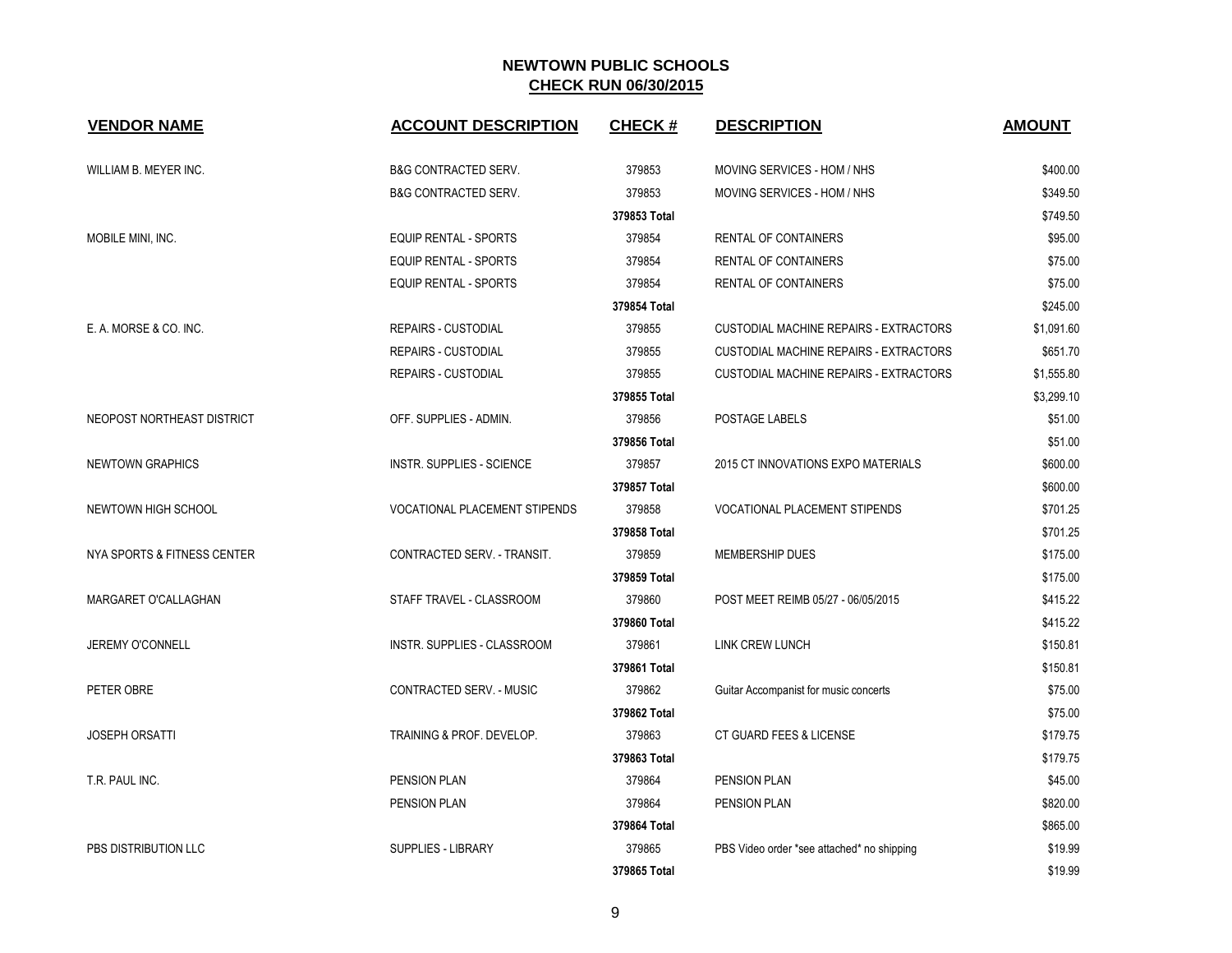| <b>VENDOR NAME</b>            | <b>ACCOUNT DESCRIPTION</b>          | <b>CHECK#</b> | <b>DESCRIPTION</b>                               | <b>AMOUNT</b> |
|-------------------------------|-------------------------------------|---------------|--------------------------------------------------|---------------|
|                               |                                     |               |                                                  |               |
| PETTY CASH                    | OTHER SUPPLIES - STAFF DEVELOP.     | 379866        | PETTY CASH                                       | \$38.91       |
|                               | OFF. SUPPLIES - SUPER.              | 379866        | PETTY CASH                                       | \$182.74      |
|                               | OFF. SUPPLIES - BUS. SERV.          | 379866        | PETTY CASH                                       | (\$40.50)     |
|                               |                                     | 379866 Total  |                                                  | \$181.15      |
| PETTY CASH - SPEC ED (RIS)    | INSTR. SUPPLIES - TRANSITIONAL      | 379867        | PETTY CASH                                       | \$160.95      |
|                               |                                     | 379867 Total  |                                                  | \$160.95      |
| PETTY CASH - TECH             | INSTR. SUPPLIES - INFO. TECH.       | 379868        | PETTY CASH                                       | \$109.38      |
|                               | OFF. SUPPLIES - INFO. TECH.         | 379868        | PETTY CASH                                       | \$26.32       |
|                               |                                     | 379868 Total  |                                                  | \$135.70      |
| <b>DENNIS PETTY</b>           | <b>B&amp;G SUPPLIES - CUSTODIAL</b> | 379869        | SHOES (50059)                                    | \$100.00      |
|                               |                                     | 379869 Total  |                                                  | \$100.00      |
| PHONAK LLC                    | EQUIPMENT - SP/HEAR.                | 379870        | ORDER AS PER ATTACHED FM UNIT FOR HAWLEY STUDI   | \$38.30       |
|                               | <b>EQUIPMENT - SP/HEAR.</b>         | 379870        | ORDER AS PER ATTACHED FM UNIT FOR HAWLEY STUDI   | \$38.30       |
|                               | EQUIPMENT - SP/HEAR.                | 379870        | ORDER AS PER ATTACHED FM UNIT FOR HAWLEY STUDI   | \$2,349.24    |
|                               |                                     | 379870 Total  |                                                  | \$2,425.84    |
| MARK J. POMPANO               | TRAINING & PROF. DEVELOP.           | 379871        | CT GUARD CARD LICENSING & FINGERPRINT FEES       | \$179.75      |
|                               |                                     | 379871 Total  |                                                  | \$179.75      |
| <b>MARK PURCELL</b>           | <b>B&amp;G SUPPLIES - CUSTODIAL</b> | 379872        | SHOES (50059)                                    | \$95.66       |
|                               |                                     | 379872 Total  |                                                  | \$95.66       |
| <b>REALLY GOOD STUFF INC.</b> | <b>INSTR. SUPPLIES - CLASSROOM</b>  | 379873        | Replacement book pouches, see attached breakdown | \$758.20      |
|                               | INSTR. SUPPLIES - CLASSROOM         | 379873        | S/H                                              | \$113.15      |
|                               |                                     | 379873 Total  |                                                  | \$871.35      |
| RICCIO LANDSCAPING LLC        | <b>B&amp;G CONTRACTED SERV.</b>     | 379874        | REMOVE DOWNED TREES DUE TO STORM                 | \$5,020.00    |
|                               | <b>B&amp;G CONTRACTED SERV.</b>     | 379874        | REMOVE DOWNED TREES DUE TO STORM                 | \$3,030.00    |
|                               |                                     | 379874 Total  |                                                  | \$8,050.00    |
| ROBERTO RODRIGUEZ             | <b>B&amp;G SUPPLIES - CUSTODIAL</b> | 379875        | SHOES (50059)                                    | \$69.59       |
|                               |                                     | 379875 Total  |                                                  | \$69.59       |
| SAFEGUARD BUSINESS SYSTEMS    | OFF. SUPPLIES - BUS. SERV.          | 379876        | 500 WINDOW ENVELOPES FOR PAYROLL/AP              | \$48.55       |
|                               | OFF. SUPPLIES - BUS. SERV.          | 379876        | <b>SHIPPING</b>                                  | \$12.45       |
|                               |                                     | 379876 Total  |                                                  | \$61.00       |
| <b>LAURA SARGENT</b>          | INSTR. SUPPLIES - CLASSROOM         | 379877        | <b>TRAVEL UCONN ECE</b>                          | \$79.35       |
|                               |                                     | 379877 Total  |                                                  | \$79.35       |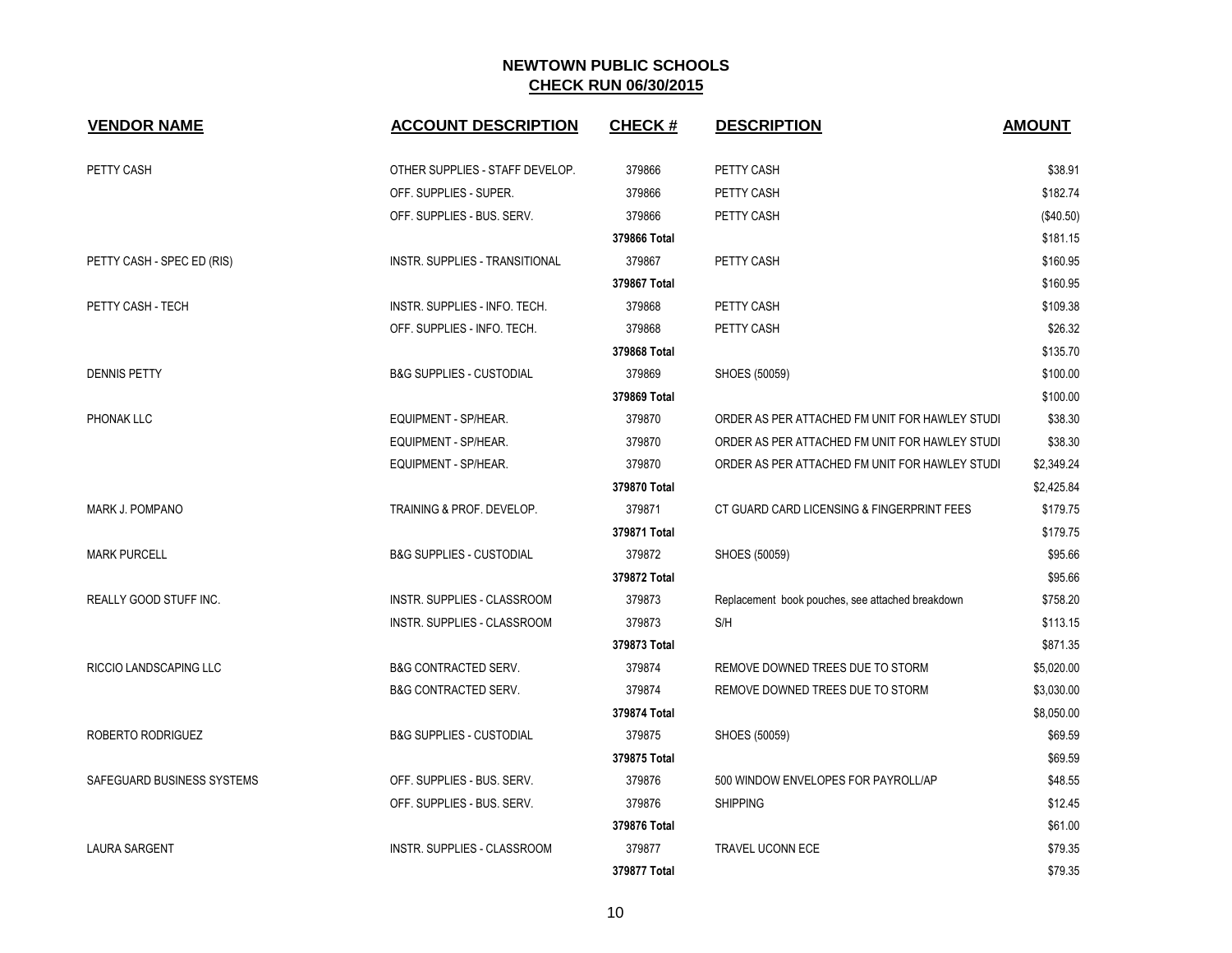| <b>VENDOR NAME</b>              | <b>ACCOUNT DESCRIPTION</b>  | <b>CHECK#</b> | <b>DESCRIPTION</b>                                            | <b>AMOUNT</b> |
|---------------------------------|-----------------------------|---------------|---------------------------------------------------------------|---------------|
| <b>SCHOLASTIC BOOK FAIRS</b>    | <b>TEXTBOOKS - ENGLISH</b>  | 379878        | For purchase of books at warehouse sale. 7th grade            | \$87.10       |
|                                 | <b>TEXTBOOKS - ENGLISH</b>  | 379878        | For purchase of books at warehouse sale. 7th grade            | \$1,388.30    |
|                                 | <b>TEXTBOOKS - ENGLISH</b>  | 379878        | For purchase of books at the warehouse sale.                  | \$512.56      |
|                                 | TEXTBOOKS - CURR. DEVELOP.  | 379878        | Misc. titles to be purchased at the Scholastic Book Fair      | \$1,999.44    |
|                                 | TEXTBOOKS - CURR. DEVELOP.  | 379878        | Misc. titles to be purchased at the Scholastic Book Fair      | \$1,500.00    |
|                                 |                             | 379878 Total  |                                                               | \$5,487.40    |
| SCHOLASTIC READING CLUB         | <b>TEXTBOOKS - READING</b>  | 379879        | Set up for orders throughout the year                         | \$42.00       |
|                                 |                             | 379879 Total  |                                                               | \$42.00       |
| SCHOOL HEALTH CORPORATION       | MEDICAL SUPPLIES - ELEM.    | 379880        | <b>Assorted Medical Supplies</b>                              | \$591.83      |
|                                 | MEDICAL SUPPLIES - ELEM.    | 379880        | <b>Assorted Medical Supplies</b>                              | \$606.03      |
|                                 | MEDICAL SUPPLIES - ELEM.    | 379880        | <b>Assorted Medical Supplies</b>                              | \$498.42      |
|                                 | MEDICAL SUPPLIES - ELEM.    | 379880        | <b>Assorted Medical Supplies</b>                              | \$423.31      |
|                                 | MEDICAL SUPPLIES - M.S.     | 379880        | Assorted medical supplies                                     | \$486.23      |
|                                 | MEDICAL SUPPLIES - H.S.     | 379880        | Assorted Medical supplies                                     | \$553.40      |
|                                 | MEDICAL SUPPLIES - H.S.     | 379880        | Assorted Medical supplies                                     | \$774.24      |
|                                 | MEDICAL SUPPLIES - H.S.     | 379880        | Assorted Medical supplies                                     | \$540.52      |
|                                 |                             | 379880 Total  |                                                               | \$4,473.98    |
| <b>SCHOOL SPECIALTY</b>         | INSTR. SUPPLIES - CLASSROOM | 379881        | Wescott Zebra Print Item #9-1436411-030                       | \$330.00      |
|                                 | INSTR. SUPPLIES - CLASSROOM | 379881        | <b>Scotch Professional Scissors</b>                           | \$79.56       |
|                                 |                             | 379881 Total  |                                                               | \$409.56      |
| <b>SECURE ECO SHRED</b>         | OFF. SUPPLIES - ADMIN.      | 379882        | Shredding Contract Invoice # 0507-3933                        | \$35.00       |
|                                 | OFF. SUPPLIES - ADMIN.      | 379882        | Shredding contract Invoice #0604-5973                         | \$35.00       |
|                                 |                             | 379882 Total  |                                                               | \$70.00       |
| SHAR PRODUCTS CO.               | <b>REPAIRS - MUSIC</b>      | 379883        | Repairs - see attached list                                   | \$465.00      |
|                                 |                             | 379883 Total  |                                                               | \$465.00      |
| SPATH BJORKLUND ASSOCIATES INC. | PROF. SERV. - B. & G.       | 379884        | <b>PROJECT EXPENSES</b>                                       | \$1,557.00    |
|                                 |                             | 379884 Total  |                                                               | \$1,557.00    |
| SPC SCHOOL PUBLICATIONS COMPANY | PRINTING - ENGLISH          | 379885        | Hawkeye Newspaper                                             | \$811.00      |
|                                 | PRINTING - ENGLISH          | 379885        | Hawkeye Newspaper                                             | \$600.00      |
|                                 |                             | 379885 Total  |                                                               | \$1,411.00    |
| STAPLES ADVANTAGE               | OFF. SUPPLIES - ADMIN.      | 379886        | Energizer 382746, AAA multi pack, Consortium pricing, no ship | \$93.16       |
|                                 |                             | 379886 Total  |                                                               | \$93.16       |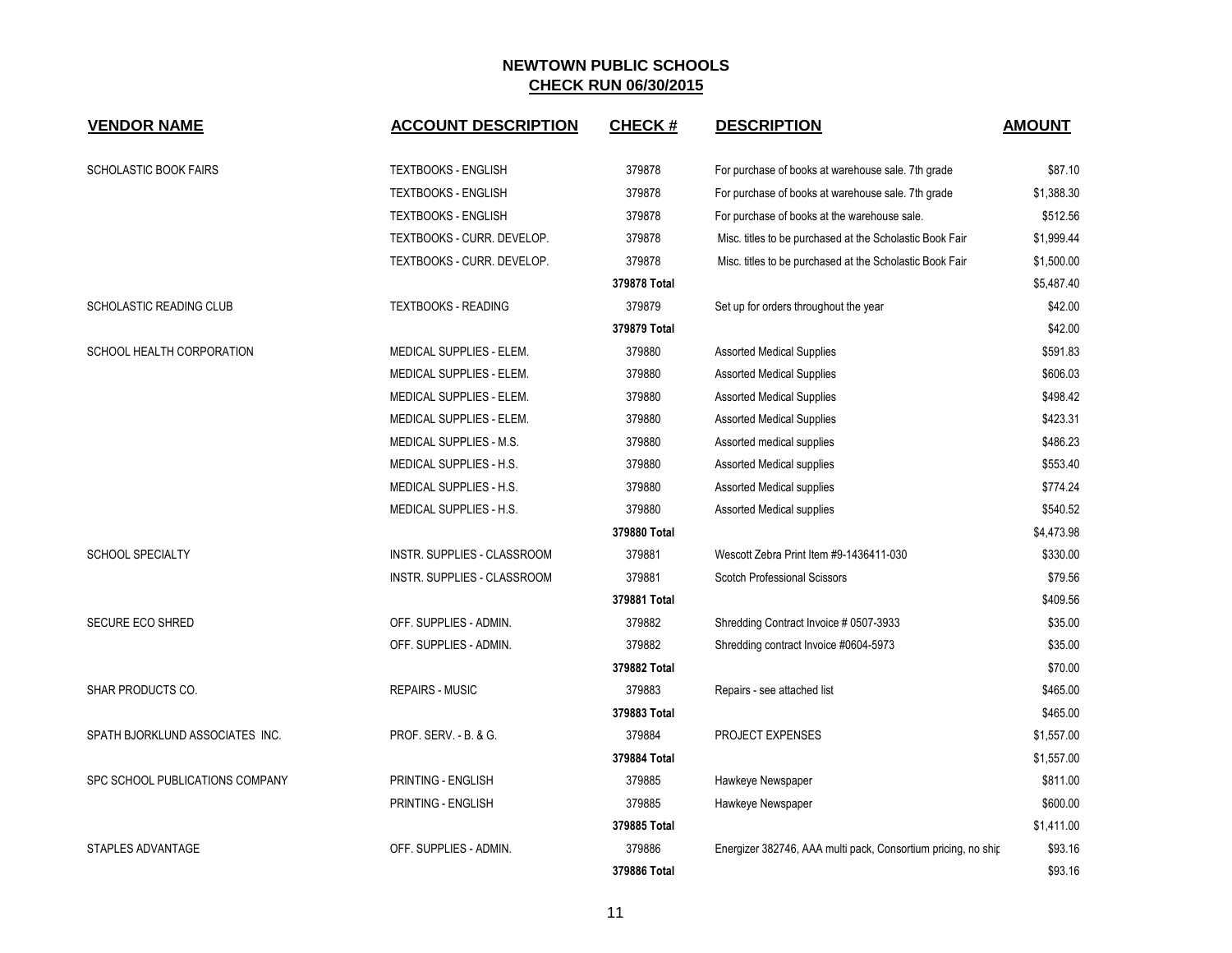| <b>VENDOR NAME</b>                   | <b>ACCOUNT DESCRIPTION</b>          | <b>CHECK#</b> | <b>DESCRIPTION</b>                                         | <b>AMOUNT</b> |
|--------------------------------------|-------------------------------------|---------------|------------------------------------------------------------|---------------|
|                                      |                                     |               |                                                            |               |
| STATE OF CONNECTICUT                 | PROF. SERV. - B. & G.               | 379887        | BOILER INSPECTIONS - HAWL / NMS / NHS                      | \$80.00       |
|                                      | PROF. SERV. - B. & G.               | 379887        | BOILER INSPECTIONS - HAWL / NMS / NHS                      | \$400.00      |
|                                      | PROF. SERV. - B. & G.               | 379887        | BOILER INSPECTIONS - HAWL / NMS / NHS                      | \$640.00      |
|                                      |                                     | 379887 Total  |                                                            | \$1,120.00    |
| SUBURBAN STATIONERS INC.             | INSTR. SUPPLIES - CLASSROOM         | 379888        | various school supplies per attached-no shipping           | \$1,088.89    |
|                                      | INSTR. SUPPLIES - CLASSROOM         | 379888        | various school supplies per attached-no shipping           | \$30.26       |
|                                      | INSTR. SUPPLIES - CLASSROOM         | 379888        | various school supplies per attached-no shipping           | \$73.80       |
|                                      | INSTR. SUPPLIES - CLASSROOM         | 379888        | various school supplies per attached-no shipping           | \$312.90      |
|                                      | INSTR. SUPPLIES - CLASSROOM         | 379888        | various school supplies per attached-no shipping           | \$21.60       |
|                                      | <b>INSTR. SUPPLIES - CLASSROOM</b>  | 379888        | various school supplies per attached-no shipping           | \$8.64        |
|                                      | INSTR. SUPPLIES - CLASSROOM         | 379888        | various school supplies per attached-no shipping           | \$104.00      |
|                                      |                                     | 379888 Total  |                                                            | \$1,640.09    |
| TAX COLLECTOR NEWTOWN                | SEWER OPERATION & MAINT.            | 379889        | 4TH QTR. SEWER CHARGES - SHS                               | \$39.10       |
|                                      | SEWER OPERATION & MAINT.            | 379889        | 4TH QTR. SEWER CHARGES - NHS                               | \$3,497.80    |
|                                      | SEWER OPERATION & MAINT.            | 379889        | 4TH QTR. SEWER CHARGES - NHS                               | \$532.93      |
|                                      | SEWER OPERATION & MAINT.            | 379889        | 4TH QTR. SEWER CHARGES - NMS                               | \$1,741.39    |
|                                      |                                     | 379889 Total  |                                                            | \$5,811.22    |
| THYSSENKRUPP ELEVATOR CORP           | <b>B&amp;G CONTRACTED SERV.</b>     | 379890        | REPAIR BROKEN CABLE ON ELEVATOR - SH                       | \$1,200.00    |
|                                      |                                     | 379890 Total  |                                                            | \$1,200.00    |
| TOM'S SERVICE LLC                    | <b>REPAIRS - CAFETERIA</b>          | 379891        | <b>REPAIR GROEN SKILLET</b>                                | \$288.05      |
|                                      |                                     | 379891 Total  |                                                            | \$288.05      |
| USI EDUCATION & GOVERNMENT SALES     | INSTR. SUPPLIES - CLASSROOM         | 379892        | #7669 value wrap roll HOT laminate film, 1.5 mil, 500 ft., | \$748.50      |
|                                      | <b>INSTR. SUPPLIES - CLASSROOM</b>  | 379892        | Shipping/Handling                                          | \$120.99      |
|                                      |                                     | 379892 Total  |                                                            | \$869.49      |
| <b>MARK VALDEGAS</b>                 | <b>B&amp;G SUPPLIES - CUSTODIAL</b> | 379893        | SHOES (50059)                                              | \$100.00      |
|                                      |                                     | 379893 Total  |                                                            | \$100.00      |
| <b>WELLS FARGO EQUIPMENT FINANCE</b> | EQUIP RENTAL - B&G                  | 379894        | LEASE AGREEMENT DOOSAN FORKLIFT 2014/15                    | \$477.98      |
|                                      |                                     | 379894 Total  |                                                            | \$477.98      |
| WHEELER CLINIC INC.                  | <b>TUITION - OUT-OF-DISTRICT</b>    | 379895        | TUITION - OUT-OF-DISTRICT                                  | \$2,005.60    |
|                                      |                                     | 379895 Total  |                                                            | \$2,005.60    |
| <b>WIESER EDUCATIONAL</b>            | <b>TEXTBOOKS - ENGLISH</b>          | 379896        | Assorted book titles per attached order.                   | \$2,097.94    |
|                                      | <b>TEXTBOOKS - ENGLISH</b>          | 379896        | Shipping                                                   | \$209.79      |